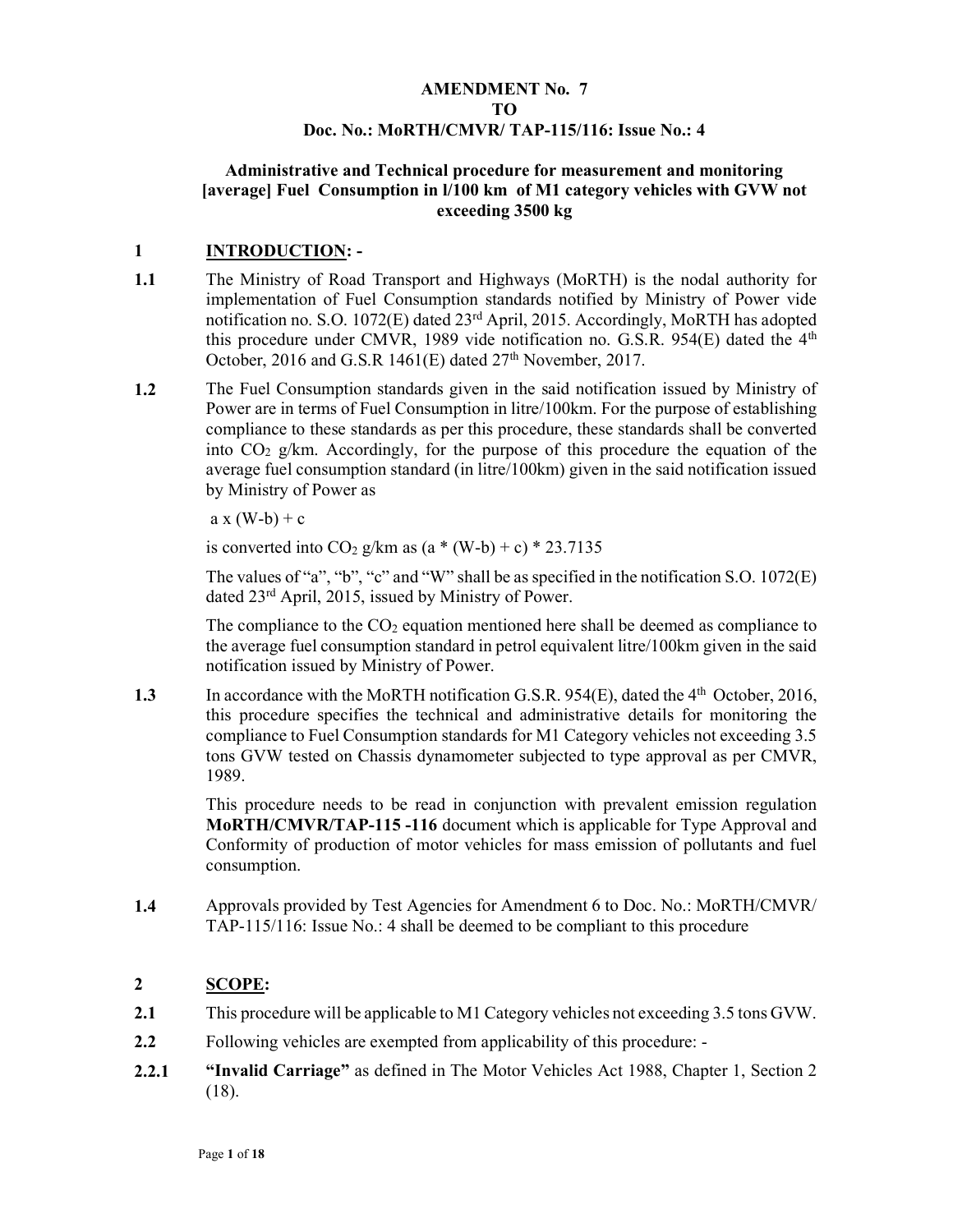- 2.2.2 "Special purpose vehicle (SPV)" as defined in AIS 053:2005, as amended from time to time.
- 2.2.3 Vehicles exempted by Government of India from type approval for compliance to CMVR, 1989.

## 3 DEFINITIONS:

For the purpose of this procedure, following definitions shall apply-

- 3.1 "Manufacturer" means an organization who is engaged in the manufacture and/or import of motor vehicles which are subjected to type approval and intended for domestic sale.
- 3.2 "Corporate Group" Manufacturers belonging to the same corporate group under common management control in India may be considered as one "Manufacturer" entity for the purpose of complying with fuel consumption regulation.
- 3.3 "Reporting period" is a twelve month period starting from  $1<sup>st</sup>$  April to  $31<sup>st</sup>$  March of the following year, both dates inclusive.
- 3.4 "Assessment year" is the year after reporting period, during which the complied data is verified and reported to MoRTH and Ministry of Power/BEE.
- 3.5 "Volume  $(n_i)$ " is the total number of manufactured / imported vehicles of a type approved model 'i', including its variant(s) in a reporting period as declared by the manufacturer for which excise duty/customs duty has been paid.
- 3.6 "Designated Agency" is the agency designated for collection, examination and reporting of data submitted by vehicle manufacturers, ref. notification no. G.S.R. 954(E), dated the  $4<sup>th</sup>$  October, 2016. As per notification, ICAT, Manesar is the Designated Agency.
- 3.7 "Annual Fuel Consumption Report" is the report to be submitted for every reporting period by the manufacturer to the Designated Agency in the specified format as per Annexure I & Annexure II.
- 3.8 "Annual Fuel Consumption Compliance Report" is the report for every reporting period submitted to MoRTH by the Designated Agency as per the format given in Annexure IV.
- 3.9 "Manufacturer Declared  $CO_2$  (pi)" for a model 'i' and its variant(s) is the specific emission of  $CO<sub>2</sub>$  in g/km declared by a manufacturer and verified during type approval.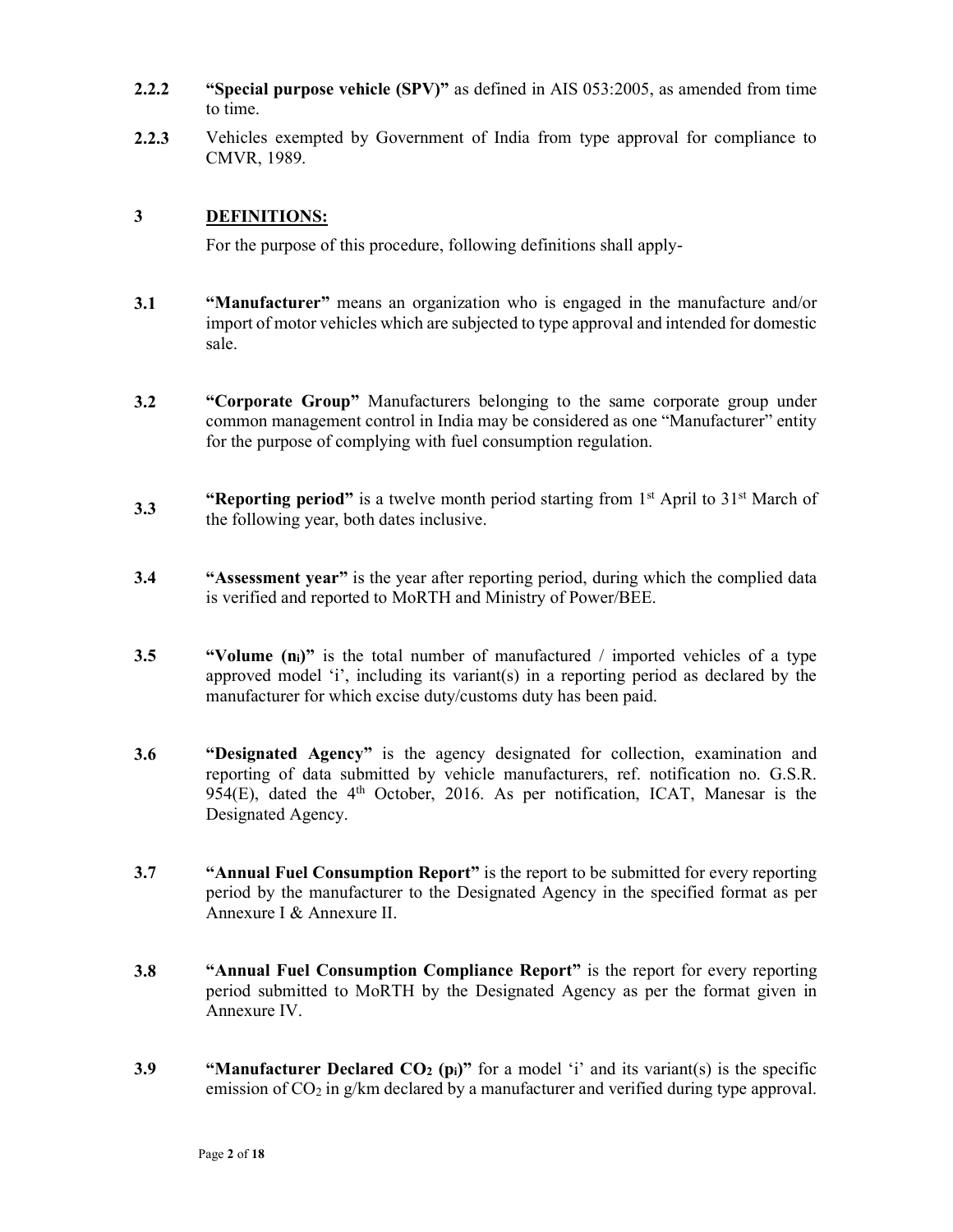- 3.10 "Petrol Equivalent Fuel Consumption  $(FC_i)$ " for a model 'i' and its variant(s) is the petrol equivalent fuel consumption in litre/100km of a model 'i' and its variants(s). It is equal to Manufacturer's Declared  $CO<sub>2</sub>$  value in g/km divided by 23.7135.
- 3.11 "Volume derogation factor for super-credits (vi)" shall be the factor as per clause 6.1
- 3.12 "CO<sub>2</sub> reducing technology derogation factor  $(c_i)$ " shall be as per clause 6.2
- 3.13 "Rules" means the Central Motor Vehicles Rules ,1989
- 3.14 "Annual Corporate Average  $CO<sub>2</sub>$  Performance (P)", in relation to a manufacturer, means the weighted average  $CO<sub>2</sub>$  emissions of all said M1 Category vehicles not exceeding 3.5 tons GVW, manufactured/ imported during a reporting period.

It is expressed in g/km and rounded up to three decimal places.

3.15 "Annual Corporate Average  $CO<sub>2</sub>$  Target (T)", in relation to a manufacturer, means the specific emissions of CO2 permitted in respect of M1 Category vehicles not exceeding 3.5 tons GVW and is calculated in accordance with the Clause 1.2

It is expressed in g/km and rounded up to three decimal places.

- 3.16 "Small Volume Manufacturer" is a manufacturer as defined in clause 3.1, and whose manufactured / imported volume of all models and their variant(s) is less than 5,000 units in a reporting period (sales year) for M1 category vehicles not exceeding 3.5 tons GVW.
- 3.17 "Zero (0) km vehicle" means a vehicle that has covered the distance of less than or equal to 100 km before the start of preconditioning.
- 3.18 "Hybrid Electric Vehicles (HEV)" means a vehicle in which "power train" comprises a combination of two different drive train types:

• an internal combustion engine, and

 • one (or several) electric drive train(s) HEV for the purpose of mechanical propulsion, draws energy from both of the following on-vehicle sources of stored energy/power: • a consumable fuel • an electrical energy/power storage device (e.g.: battery, capacitor, flywheel/generator etc.)"

- 3.19 "Strong Hybrid Electric Vehicle (Strong HEV)" means a 'Hybrid Electric Vehicle (HEV)' which has a 'Stop-start' arrangement, 'Electric Regenerative braking system' and a 'Motor Drive' (motor alone is capable to propel the vehicle from a stationary condition)
- 3.20 "Plug-in HEV (PHEV)/ Range Extended Electric Vehicle (REEV)" means a 'Strong HEV' vehicle which has a provision for 'Off Vehicle charging' (OVC) of 'Rechargeable Energy storage system (ReESS)'.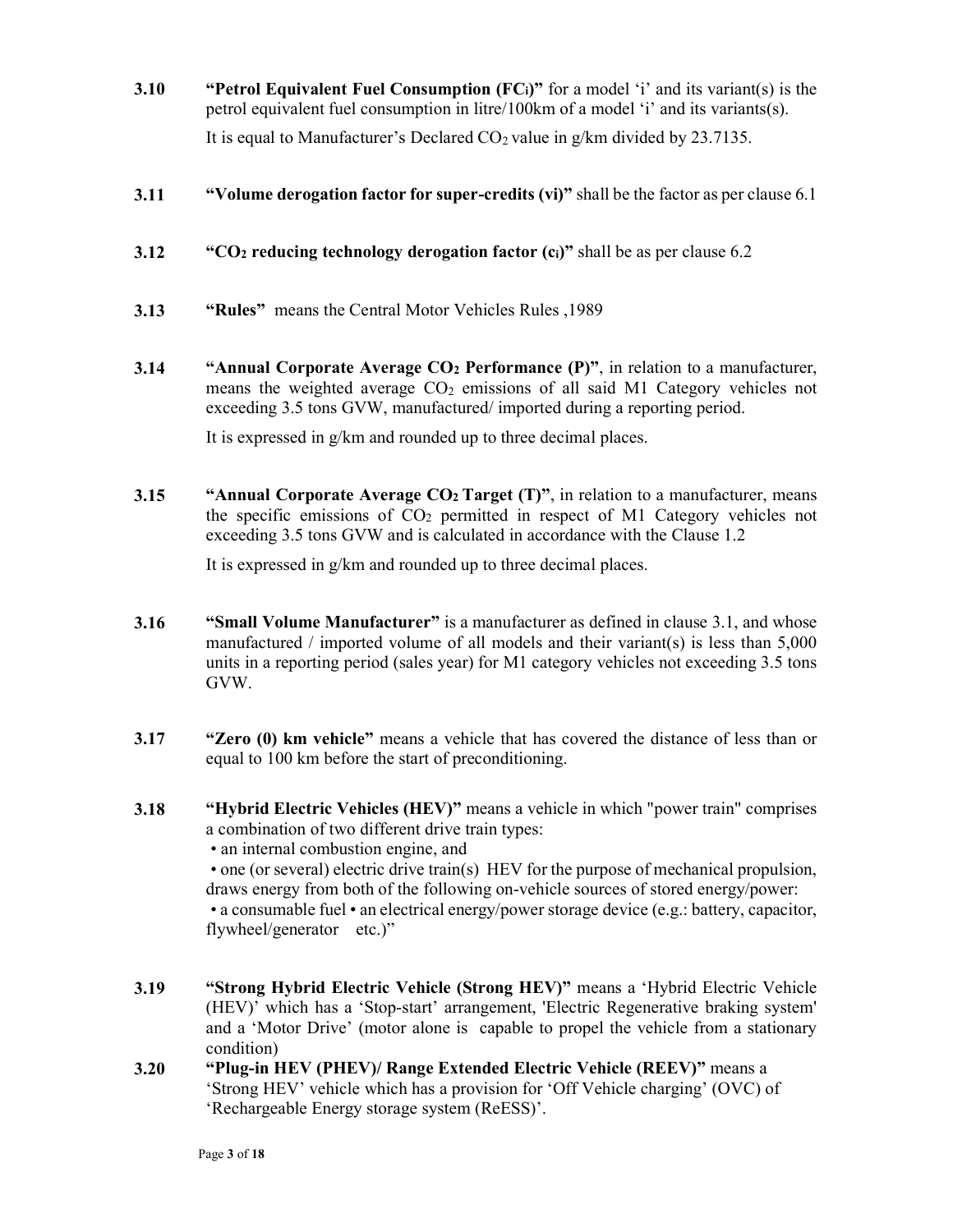- 3.21 "Pure electric vehicle" means vehicle powered by an electric power train only.
- 3.22 "Bi Fuel" means a vehicle that can run part-time on petrol and also part-time on either LPG or NG

#### 4 CALCULATIONS, REPORTING AND COMPLIANCE VERIFICATION:

- 4.1 Test agencies, as notified under rule 126 of CMVR, 1989 shall provide all Type Approval (TA) and Conformity of Production (COP) emission test reports of M1 category vehicles for each reporting period to the Designated Agency.
- 4.2 Every manufacturer shall submit an "Annual Fuel Consumption Report" for the reporting period as per the format prescribed in Annexure I and "**Manufacturer's Fuel** consumption Passbook" as per format prescribed in Annexure II to the Designated Agency on or before  $31<sup>st</sup>$  May of the Assessment year.
- 4.3 The Designated Agency shall examine and verify the manufacturer's data as submitted in Annexure I and Annexure II and shall inform any discrepancies observed regarding the details and calculations to the manufacturer on or before 20<sup>th</sup> June of the Assessment year.
- 4.4 In case manufacturer receives information about any discrepancies in its Annual Fuel Consumption Report, the manufacturer shall clear all those discrepancies on or before 10<sup>th</sup> July of the Assessment year.
- 4.5 The Designated Agency shall issue a "STATUS OF COMPLIANCE" to the manufacturer as per the format prescribed in Annexure-III on or before 31<sup>st</sup> July of the Assessment year along with the copy of Annual Fuel Consumption Report (Annexure I) & Manufacturer's Fuel Consumption Passbook (Annexure II).
- 4.6 Designated agency shall compile all the information and submit the "Annual Fuel Consumption Compliance Report" to MoRTH and Ministry of Power/BEE on or before 31<sup>st</sup> August of each Assessment year as per format prescribed in Annexure IV.

## $5 \qquad \qquad CO_2 \text{ CREDITS} \& \text{ DEBITS :}$

5.1 The manufacturer's annual corporate average  $CO<sub>2</sub>$  performance (P) with respect to the target (T) can be quantified in terms of  $CO<sub>2</sub>$  credits / debits in metric tons/km and calculated as follows.

CO<sub>2</sub> Credits =  $\{(T - P) \times \Sigma n_i\}/10^6$ 

CO<sub>2</sub> Debits =  ${(P - T) X \Sigma n_i}/10^6$ 

Where:

 $\mathbf{P}'$  is the manufacturer's annual corporate average  $\mathbf{C}\mathbf{O}_2$  performance expressed in g/km

'T' is the manufacturer's annual corporate average  $CO<sub>2</sub>$  target expressed in g/km

 $n_i$  is the total number of vehicles manufactured / imported in India of a model 'i', including its variant(s) in a Reporting period for sale in India.

These credits and debits shall be recorded in the Manufacturer's fuel consumption passbook and may be used for any management purposes by the nodal agency.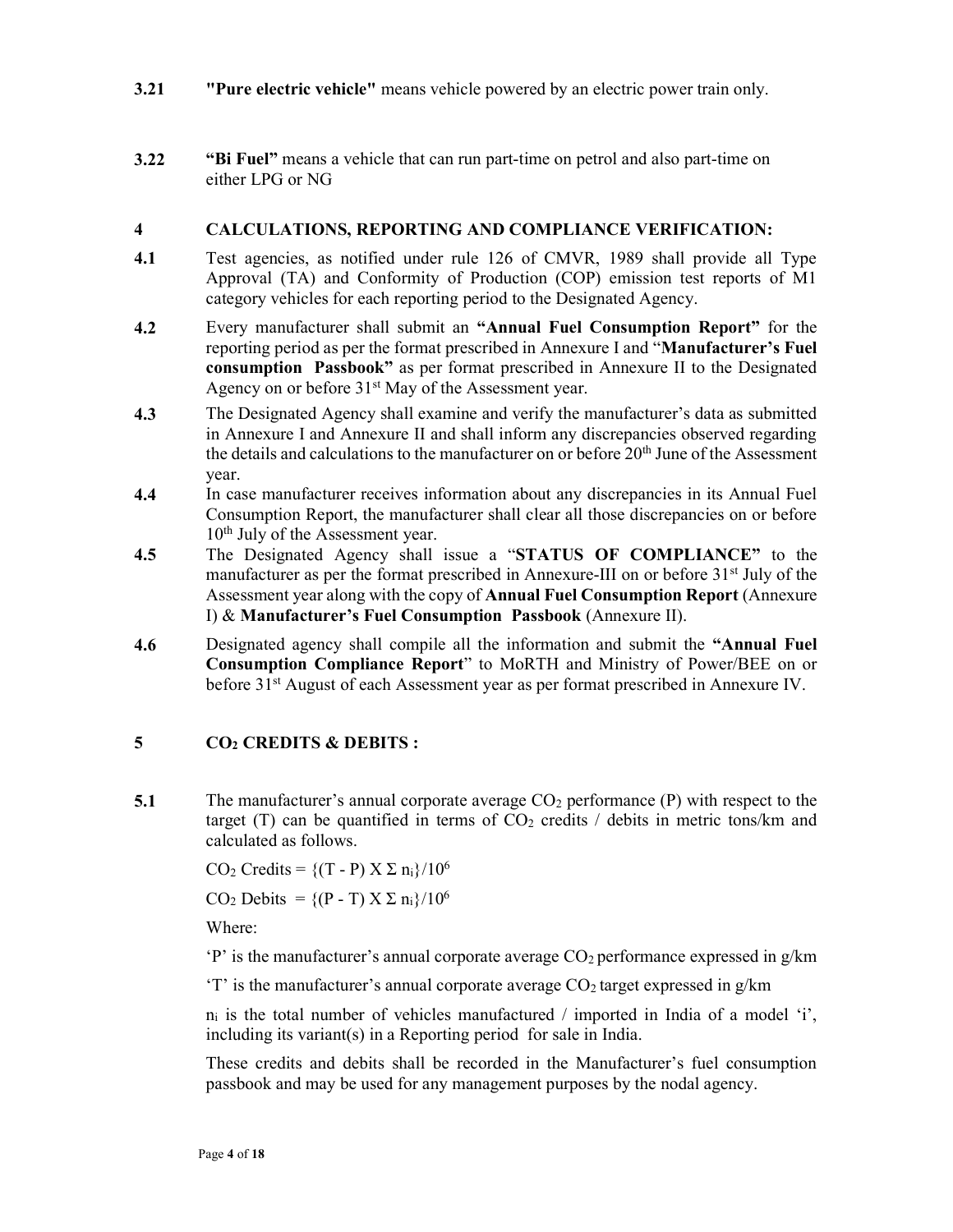## 6 SUPER CREDITS AND CO2 REDUCING TECHNOLOGIES:

## 6.1 SUPER CREDITS:

a) For the purpose of calculating the Corporate Average  $CO<sub>2</sub>$  Performance (P), a manufacturer may consider using the volume derogation factor given below, for each of its models:

| S.No.          | <b>Vehicle Type</b>                                                                  | Volume<br>derogation factor<br>for super credit<br>$(v_i)$ |
|----------------|--------------------------------------------------------------------------------------|------------------------------------------------------------|
|                | <b>Strong Hybrid Electric Vehicles</b>                                               | 2.0                                                        |
| $\overline{2}$ | Plug-in Hybrid Electric Vehicles / Range Extender<br><b>Hybrid Electric Vehicles</b> | 2.5                                                        |
| 3              | Pure Electric Vehicles                                                               | 3.0                                                        |

The effective Volume  $(N_i)$  of a model 'i' and its variant(s) shall be calculated as below

 $N_i = v_i x n_i$ 

CO<sup>2</sup> emissions of vehicle models 'i' and its variant(s) of Pure Electric Vehicles shall be calculated as per the formula mentioned below :

 $CO<sub>2</sub> (g/km) = (FC in kWh/100 km) x 0.1028 x 23.7135$ 

The above super credits will be reviewed and finalized by  $1<sup>st</sup>$  Oct 2018 for 2022-2023 onward norms.

## 6.2 CO2 REDUCING TECHNOLOGIES

6.2.1 The vehicle manufacturer, may use the following factors for the following  $CO<sub>2</sub>$  reducing technologies in calculating the Corporate Average  $CO<sub>2</sub>$  Performance (P).

> These technologies shall be verified as per Annexure V and captured in technical specification AIS 007 / test report issued by the Type approval test agency during the type approval process.

| $CO2$ Reducing Technologies     | $CO2$ reducing<br>technology derogation<br>factor on $CO2$ emission |
|---------------------------------|---------------------------------------------------------------------|
|                                 | (Ci)                                                                |
| Regenerative braking            | 0.98                                                                |
| <b>Start-Stop System</b>        | 0.98                                                                |
| Tyre pressure monitoring system | 0.98                                                                |
| 6 or more Speed Transmission    | 0.98                                                                |

The technology factor for vehicles using multiple technologies shall be the multiplication of individual factors.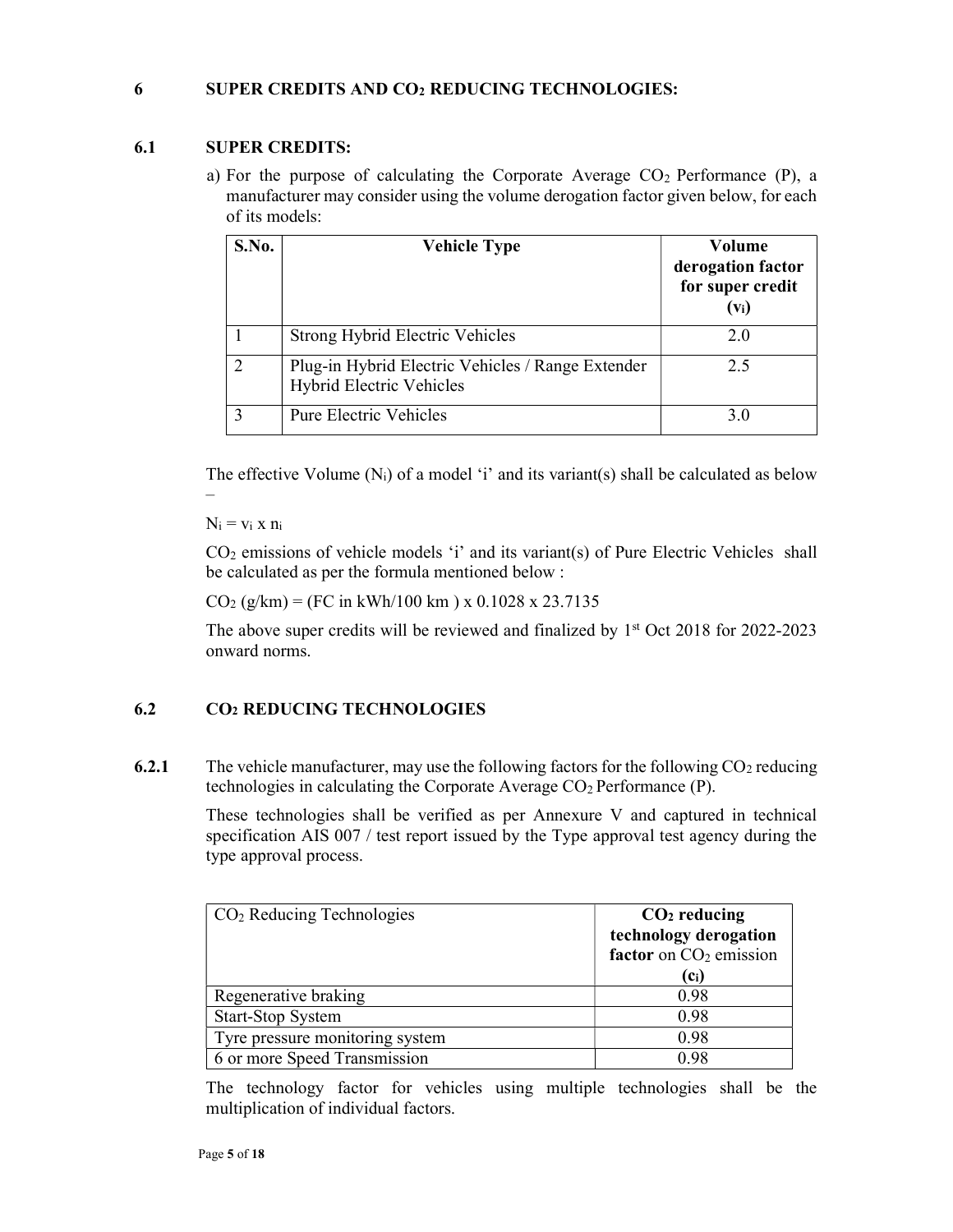The CO<sub>2</sub> performance (P<sub>i</sub>) of a model 'i' and its variants shall be calculated as below –

 $P_i = c_1 x c_2 x \dots x c_n x p_i$ 

6.2.2 For  $CO<sub>2</sub>$  reducing technologies other than those covered in 6.2.1, the manufacturer shall demonstrate the savings to the Type Approval Agency. These  $CO<sub>2</sub>$  reducing technologies shall not be completely driver dependent and must achieve minimum reduction of 1 gm  $CO<sub>2</sub>/$  km.

> While demonstrating the  $CO<sub>2</sub>$  savings on chassis dynamometer, a comparison should be made between the same vehicles with and without the  $CO<sub>2</sub>$  reducing technologies. The testing methodology should provide verifiable, repeatable and comparable measurements.

> On satisfactory demonstration of savings using a technology or a combination of technologies, the Type Approval Agency shall certify the savings from the said technology or the combination of technologies.

> The  $CO<sub>2</sub>$  savings may be certified as a factor ranging from 0 to 1 or in absolute terms i.e. in g/km, as per the discretion of Type Approval Agency.

> In case, the  $CO<sub>2</sub>$  savings of a technology or a combination of technologies has been already certified elsewhere, the demonstration may be on the basis of appropriate documentation supporting the manufacturer's claim. In such a case, the Type Approval Agency will have the right to decide on the adequacy / appropriateness of the documentation submitted by the manufacturer, or else, may ask for demonstration using suitable test methodology.

> Manufacturer may use the certified savings for calculation of its performance  $(P_i)$  for each model using the specific technology.

6.2.3 Provided no vehicle model i, including its variant(s) in each reporting period shall reduce more than 9.0 g/km of  $CO<sub>2</sub>$  for calculating purposes, for the technologies mentioned in 6.2.1 and 6.2.2 to be used for reducing  $CO<sub>2</sub>$  in that model.

## 7.0 VERIFICATION OF DECLARED VALUE:

- 7.1 Test procedure:
- 7.1.1 The prototype vehicle shall be tested following the procedure for emission measurement prescribed in Part XI and XIV of Issue IV of the TAP-115/116 or any other standard as may be notified by MoRTH.
- 7.1.2 The criteria for carrying out tests shall be same as those prescribed for the mass emission tests of the prevalent emission regulations.

For hybrid electric vehicles with a special gear shifting strategy, the gear shifting points prescribed in clause 2.3.1 of chapter 3 in part XIV of TAP115/116 are not applied. For these vehicles the driving cycle specified in clause 2.3.3 of chapter 3 in part XIV of TAP 15/116 shall be used.

Concerning gear shifting points, these vehicles shall be driven according to the manufacturer's instructions, as incorporated in the Owner's Manual and service/workshop manual of vehicles and indicated by a technical gear shift instrument.

7.1.3 For bi-fuel vehicles,  $CO<sub>2</sub>$  value of gaseous mode test shall be considered for calculation purpose.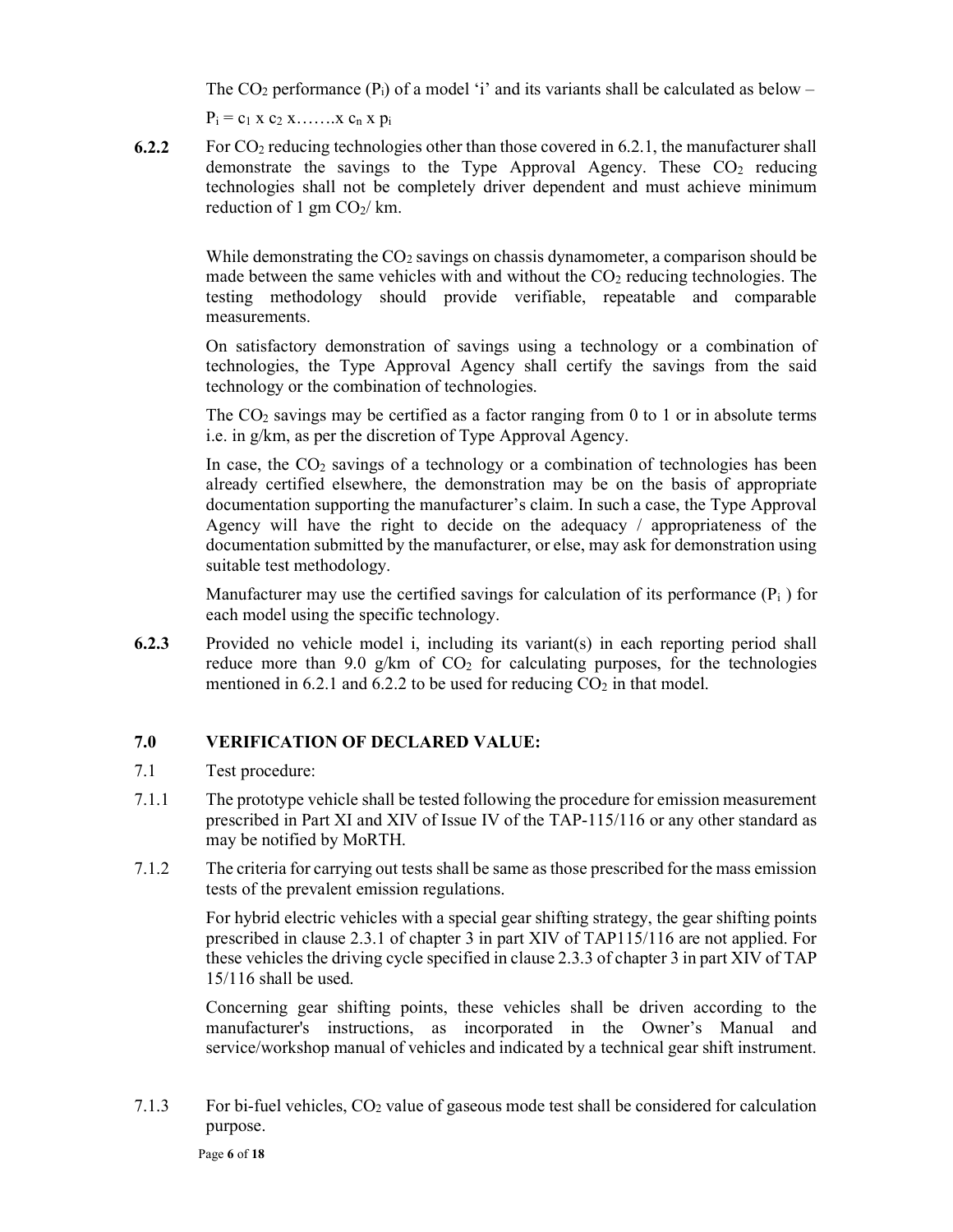- 7.1.4 In case of multiple modes, where default mode is -
- 7.1.4.1 available, tests shall be carried out in default mode.
- 7.1.4.2 not available, tests shall be carried out in all the modes.
- 7.2 The  $CO_2$  value ( $p_i$ ) adopted as the type approval value shall be the value declared by the manufacturer, if the value measured as per 7.1.1, does not exceed the declared value by more than 4 per cent. The measured value can be lower without any limitations.
- 7.3 If the measured value of  $CO<sub>2</sub>$  exceeds the manufacturer's declared  $CO<sub>2</sub>$  by more than 4 per cent, additional test shall be run on the same vehicle.
- 7.4 When the average of the two test results does not exceed the manufacturer's declared value by more than four per cent, then the value declared by the manufacturer is considered as the type approval value for the purpose of this regulation.
- 7.5 If the average still exceeds the declared value by more than 4 per cent, a final test is run on the same vehicle. The average of the three test results is considered as the type approval value for the purpose of this regulation.
- 7.6 During the process of 7.2 to 7.5 the manufacturer may modify the declared value. If the revised declared value complies with any of the conditions prescribed, additional tests prescribed above need not carried out.
- 7.7 The test agency shall issue a compliance test report to the manufacturer. The test report shall contain following :
	- (a) The final type approved value expressed as carbon dioxide emissions in  $g/km$ rounded to the third decimal place.
	- (b) Fuel consumption in l/100km calculated from final type approved value (mentioned in (a) above) using conversion factors provided in said notification, round to the third decimal place.
	- (c) The actual fuel consumption and Petrol equivalent fuel consumption  $(FC_i)$  in l/100km is calculated based on the formulae provided in the said notification, rounded to the third decimal place.

## 8.0 VARIANT (S) MANAGEMENT:

- 8.1 All the model (s) / variant (s) included as one model for the purpose of  $CO<sub>2</sub>$  regulation: (a) Shall have the same declared value.
	- (b) In case more than one test is required for type approval, all the test results shall be within the permitted tolerance of the declared value.
	- (c) Manufacturer shall have a system of establishing the production numbers. It is not necessary to account for the variants separately.
	- (d) One CMVR certificate may have more than one declared values of  $CO<sub>2</sub>$ . However during reporting number of vehicles manufactured shall be identified separately.

Note: Separate COP for CO<sub>2</sub> will be conducted for variants having different manufacturer declared CO<sub>2</sub> values.

- (e) In case of inertia class increases, the type approval can be extended to the higher inertia variant / model if the  $CO<sub>2</sub>$  emissions, as tested by the test agency, do not exceed the declared type approved value by more than 4 per cent.
- (f) In case of  $4x2 \& 4x4$  vehicles as variants, if declared  $CO<sub>2</sub>$  is
- same for both  $4x4 \& 4x2$ , test will be carried out in  $4X4$  variant.
- is different for  $4x4 \& 4x2$  variants, test will be carried out on both variants.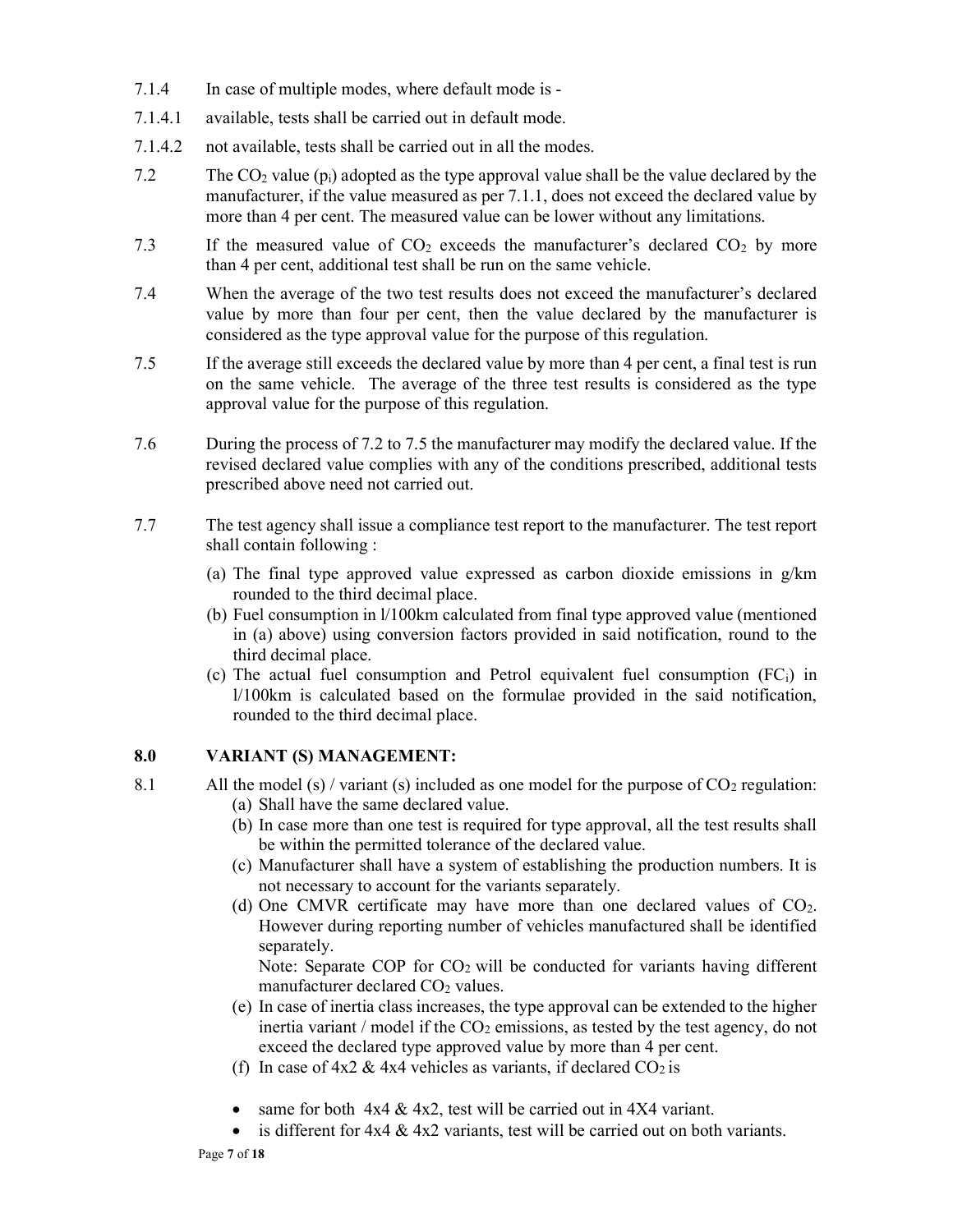However, for vehicle model having selectable option for  $4x2 \& 4x4$  modes, test will be carried out in 4x4 mode.

- 8.2 Where different configurations of emission related components, necessitates different type approval test:
- 8.2.1 They may be treated as one model for  $CO<sub>2</sub>$  calculation, by the manufacturer provided conditions 8.1 (a) and (b) are satisfied.
- 8.2.2 If any such configuration (s) is/are to be treated as different model for  $CO<sub>2</sub>$  calculation, by the manufacturer, condition 8.1(c) and (d) needs to be satisfied.

#### 9.0 CONSEQUENCES OF:

#### A. NON-SUBMISSION OF DATA B. NON-COMPLIANCE

## A NON-SUBMISSION OF DATA

- A.1 From the date of implementation, every manufacturer shall submit the Annual fuel consumption compliance report to the designated agency by 31st May following the reporting period.
- A.2 It is the responsibility of every manufacturer to submit the Annual fuel consumption report to the designated agency by 31st May following the reporting period, failing which the designated agency shall report the matter to MoRTH and Ministry of Power/BEE for further suitable action against such manufacturers.

#### B NON-COMPLIANCE

- B.1 From the date of implementation, every manufacturer shall maintain a fuel consumption passbook for continuously monitoring their corporate average fuel consumption including CO2 credits and debits.
- B.2 In case manufacturer does not comply with the requirements of MoRTH Fuel consumption Standard in the reporting period, the designated agency shall report such non compliance to MORTH and Ministry of Power/BEE for further suitable action against such manufacturers.

#### 10.0 CONFORMITY OF PRODUCTION

- 10.1 Vehicles approved to as per the procedure shall be so manufactured as to conform to the type approved vehicle.
- 10.1.1 The appropriate production checks shall be carried out to comply with the conditions in10.1 Administrative Procedure for COP shall be applicable as per Part VI of MoRTH/CMVR/TAP-115/116.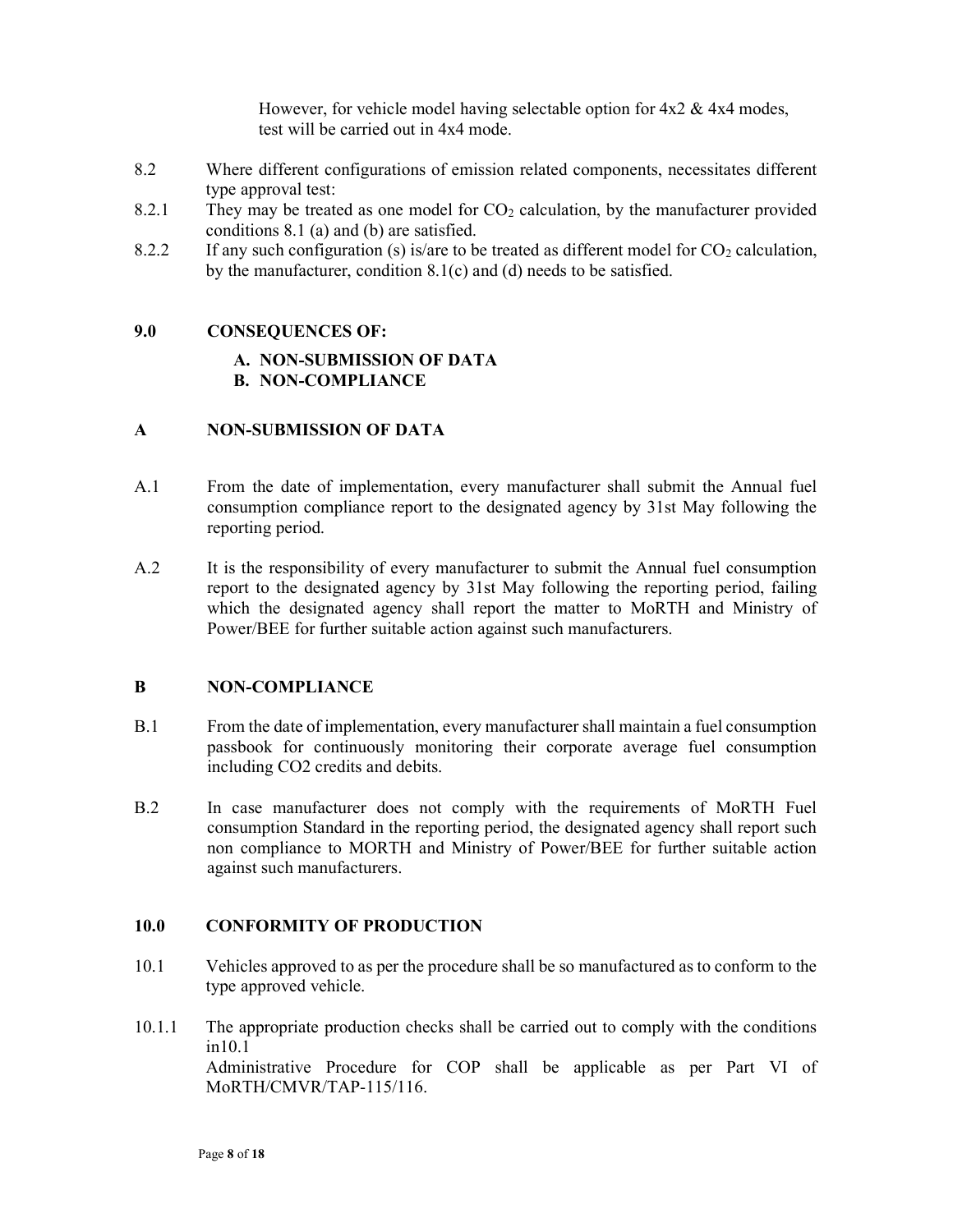10.2 The production of a series is regarded as conforming or non-conforming, on the basis of tests on the three sampled vehicles, once a pass or fail decision is reached for  $CO<sub>2</sub>$ , according to the test criteria applied in the appropriate table 1. If no pass or fail decision is reached for  $CO<sub>2</sub>$ , a test is carried out on an additional vehicle (see figure 1).

> However, in case of vehicle model including its variants manufactured/ imported is less than 250 in the reporting period, COP shall be applicable for that vehicle model and the test procedure as per MoRTH/CMVR/TAP-115/116, or manufacturer can submit internal emission test result for the declaration of  $CO<sub>2</sub>$  for that particular model including its variants till March 2018.

- 10.3 In the case of periodically regenerating systems (e.g. DPF), the results shall be multiplied by the factor Ki obtained by the procedure specified in relevant emission regulation at the time when type approval was granted. At the request of the manufacturer, testing may be carried out immediately after regeneration has been completed.
- 10.4 In case of multiple modes, where default mode is not available, COP shall be carried out on all the modes on one (01) sample.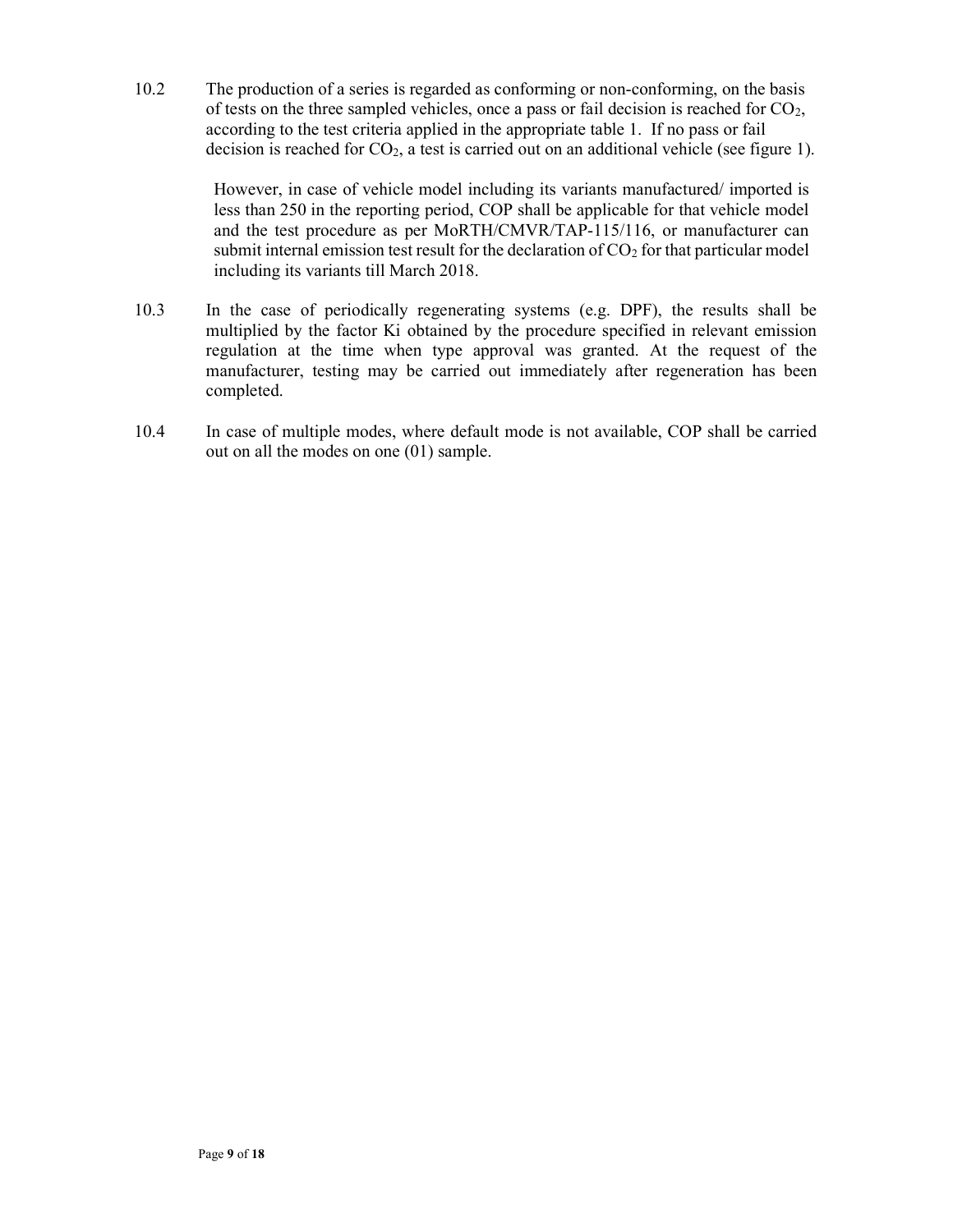



Note: Vehicle selection for compliance to Emission and Fuel Consumption COP can be same.

- 10.4 Notwithstanding the requirements of Part XIV, the tests will be carried out on zero km vehicles.
- 10.4.1 However, at the request of the manufacturer, the tests will be carried out on vehicles which have been run-in a maximum of 15,000 km. In this case:,
	- (a) The run-in procedure will be conducted by the manufacturer who shall undertake not to make any adjustments to those vehicles.
	- (b) The test result shall be multiplied by the Evolution Coefficient (EC) determined as follows:
		- The emissions of  $CO<sub>2</sub>$  will be measured at zero and at 'x' km on the first tested vehicle (which can be the type approval vehicle);
		- The evolution coefficient (EC) of the emissions between zero and 'x' km will be calculated as follows:

$$
EC = \frac{Emissions \ at \ x \ km}{Emissions \ at \ zero \ km}
$$

The value of EC may be less than 1.

The following vehicles will not be subjected to the running-in procedure, but their zero km emissions will be modified by the evolution coefficient, EC.

In this case, the values to be taken will be: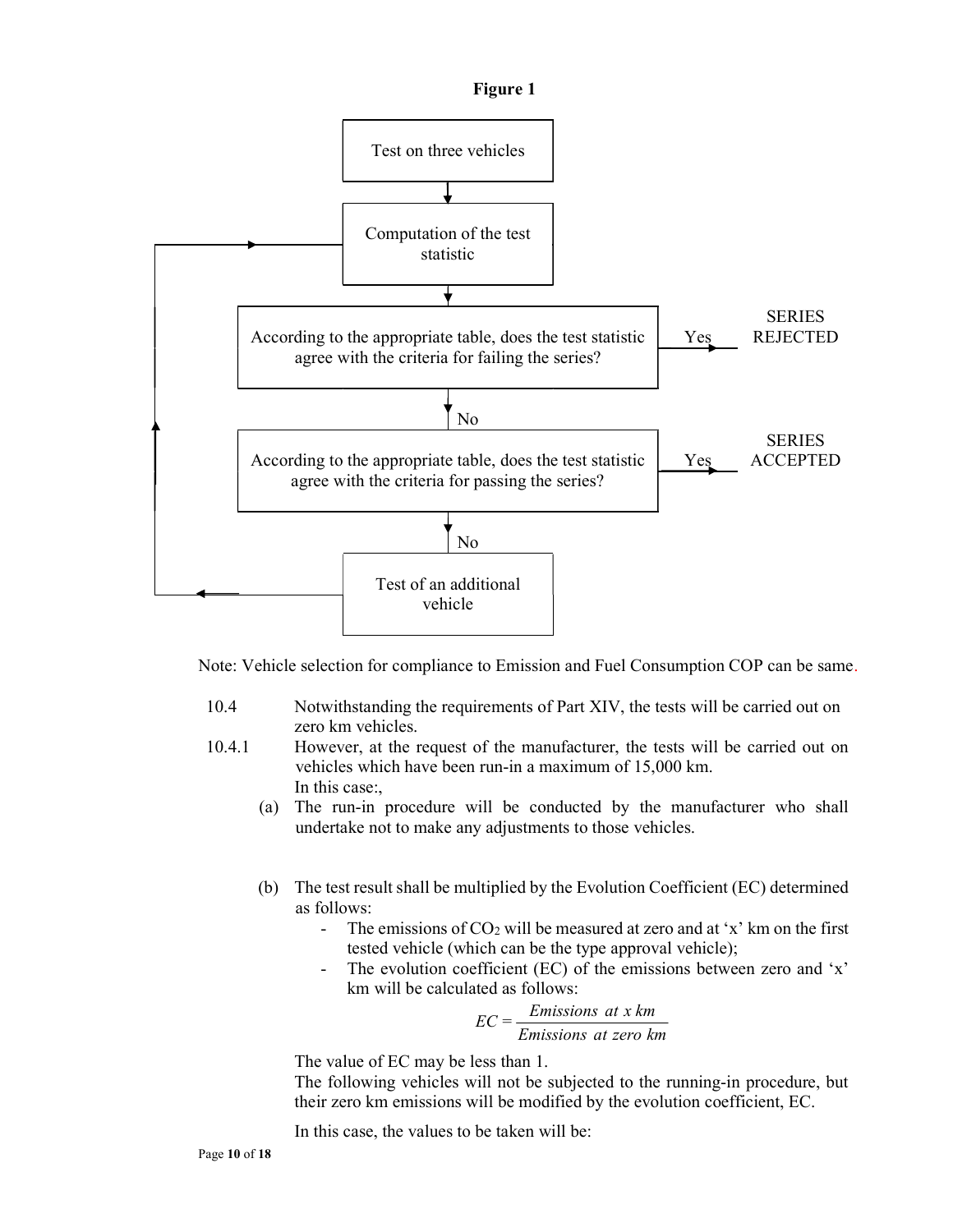- The value at 'x' km for the first vehicle;
- The values at zero km multiplied by the evolution coefficient for the following vehicles.
- 10.4.2 As an alternative to this procedure, the manufacturer can use a fixed evolution coefficient, EC, of 0.92 and multiply all values of  $CO<sub>2</sub>$  measured at zero km by this factor. While following this alternative procedure, all the remaining regulated pollutants shall also comply with prevailing norms at zero km.

## 10.5 Pass-Fail Criteria for COP

- 10.5.1 With a minimum sample size of three the sampling procedure is set so that the probability of a lot passing a test with 40 per cent of the production defective is 0.95 (producer's risk  $=$  5 per cent) while the probability of a lot being accepted with 65 per cent of the production defective is 0.1 (consumer's risk  $= 10$  per cent).
- 10.5.2 The measurement of CO<sub>2</sub> is considered to be log normally distributed and should first be transformed by taking the natural logarithms. Let  $m_0$  and  $m$ denote the minimum and maximum sample sizes respectively ( $m_0 = 3$  and  $m =$ 32) and let n denote the current sample number.
- 10.5.3 If the natural logarithms of the measurements in the series are  $x_1, x_2, ..., x_i$  and L is the natural logarithm of the  $CO<sub>2</sub>$  type approval declared value, then define:

$$
d_j = x_j - L
$$
  
\n
$$
\overline{d}_n = \frac{1}{n} \sum_{j=1}^n d_j
$$
  
\n
$$
v_{n}^{2} = \frac{1}{n} \sum_{j=1}^n (d_j - \overline{d}_n)^2
$$

- 10.5.4 Table 1 shows values of the pass  $(A_n)$  and fail  $(B_n)$  decision numbers against current sample number. The test statistic is the ratio  $\overline{d}_{n}/v_{n}$  and shall be used to determine whether the series has passed or failed as follows: for  $m_0 \le n \le m$ :
- 10.5.4.1 pass the series if  $\overline{d}_n / v_n \leq A_n$ ;
- 10.5.4.2 fail the series if  $\overline{d}_n / v_n \ge B_n$ ;
- 10.5.4.3 take another measurement if  $A_n < \overline{d}_n / v_n < B_n$ .
- 10.6 In case of low volume vehicles with Annual production less than 250 per 6 months, manufacture has to do test as per the procedure prescribed for emission measurement and the CO<sub>2</sub> results to be verified as per Manufacturer declared CO2 value.
- 10.7 Consequences of COP Series Rejection
- 10.7.1 In case of series is rejected as during COP, the manufacturer shall change the "Manufacturers declared value". In such cases for the purpose of verification of manufactures re-declared  $CO<sub>2</sub>$  value, COP test result shall be considered.
- 10.8 Fuels: All tests shall be conducted with the reference fuel as specified in the applicable gazette notification. However, at the manufacturer's request, tests may be carried out with commercial fuel.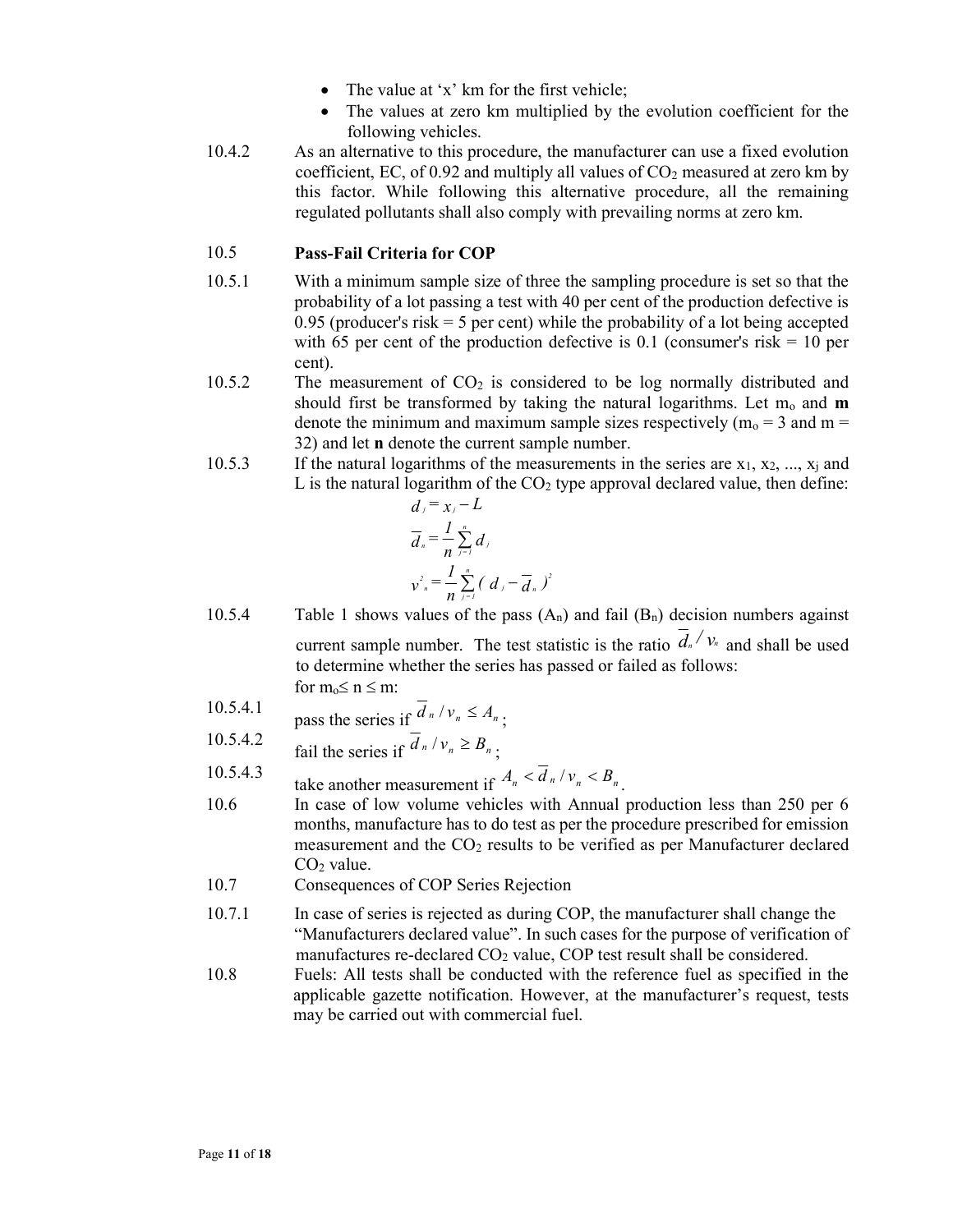| <b>Sample Size</b><br>(cumulative number<br>of vehicles tested), N | Pass Decision No.<br>$A_n$ | <b>Fail Decision No.</b><br>$B_n$ |
|--------------------------------------------------------------------|----------------------------|-----------------------------------|
| (a)                                                                | (b)                        | (c)                               |
| 3                                                                  | $-0.80380$                 | 16.64743                          |
| $\overline{4}$                                                     | $-0.76339$                 | 7.68627                           |
| 5                                                                  | $-0.72982$                 | 4.67136                           |
| 6                                                                  | $-0.69962$                 | 3.25573                           |
| $\overline{7}$                                                     | $-0.67129$                 | 2.45431                           |
| 8                                                                  | $-0.64406$                 | 1.94369                           |
| 9                                                                  | $-0.61750$                 | 1.59105                           |
| 10                                                                 | $-0.59135$                 | 1.33295                           |
| 11                                                                 | $-0.56542$                 | 1.13566                           |
| 12                                                                 | $-0.53960$                 | 0.97970                           |
| 13                                                                 | $-0.51379$                 | 0.85307                           |
| 14                                                                 | $-0.48791$                 | 0.74801                           |
| 15                                                                 | $-0.46191$                 | 0.65928                           |
| 16                                                                 | $-0.43573$                 | 0.58321                           |
| 17                                                                 | $-0.40933$                 | 0.51718                           |
| 18                                                                 | $-0.38266$                 | 0.45922                           |
| 19                                                                 | $-0.35570$                 | 0.40788                           |
| 20                                                                 | $-0.32840$                 | 0.36203                           |
| 21                                                                 | $-0.30072$                 | 0.32078                           |
| 22                                                                 | $-0.27263$                 | 0.28343                           |
| 23                                                                 | $-0.24410$                 | 0.24943                           |
| 24                                                                 | $-0.21509$                 | 0.21831                           |
| 25                                                                 | $-0.18557$                 | 0.18970                           |
| 26                                                                 | $-0.15550$                 | 0.16328                           |
| 27                                                                 | $-0.12483$                 | 0.13880                           |
| 28                                                                 | $-0.09354$                 | 0.11603                           |
| 29                                                                 | $-0.06159$                 | 0.09480                           |
| 30                                                                 | $-0.02892$                 | 0.07493                           |
| 31                                                                 | 0.00449                    | 0.05629                           |
| 32                                                                 | 0.03876                    | 0.03876                           |

Table 1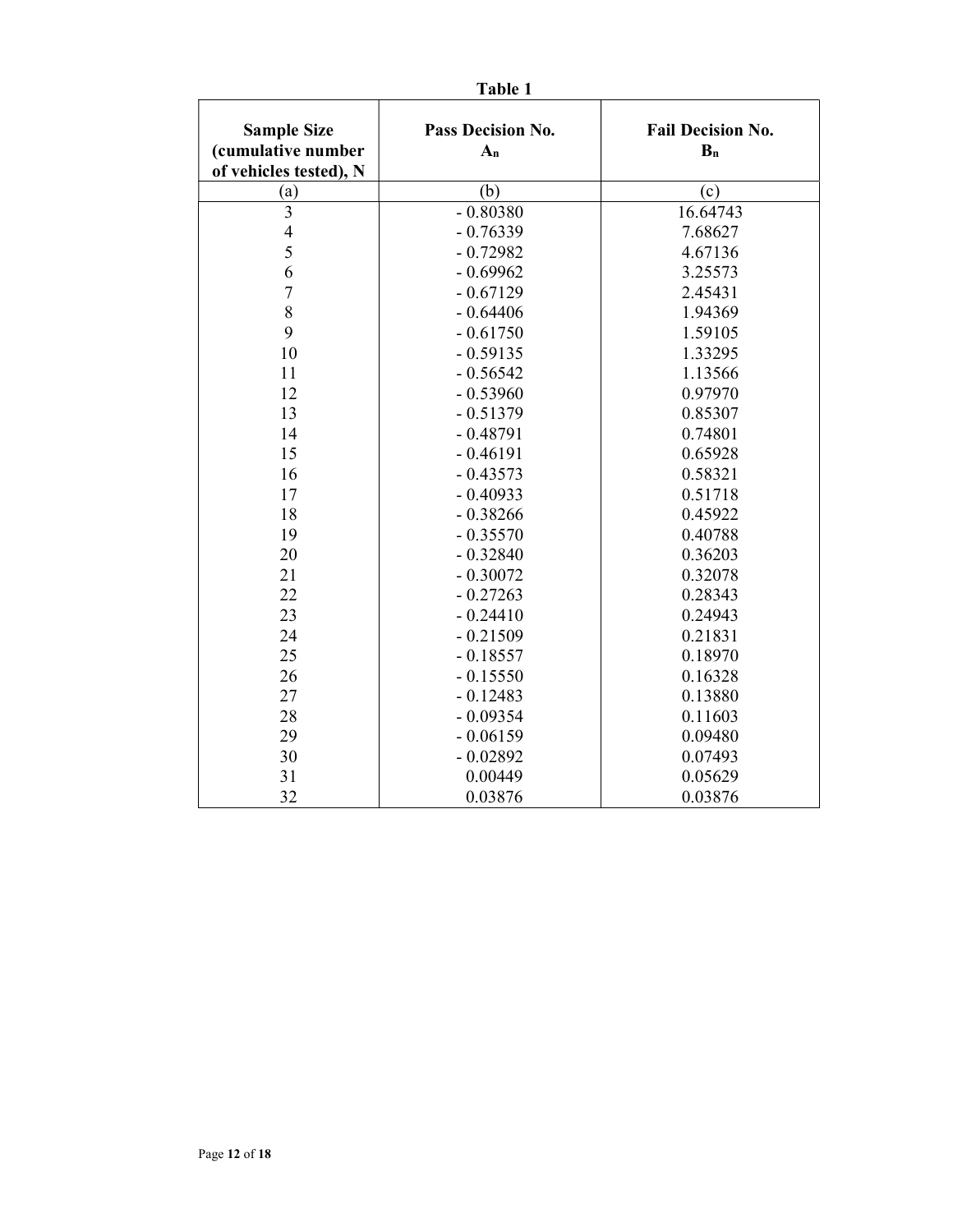## ANNEXURE I

## ANNUAL FUEL CONSUMPTION REPORT TO BE SUBMITTED BY MANUFACTURER

Name and Address of the Manufacturer: -

Reporting Period: -------------

|                | Model            | Type       | Unlade            | Fue | Manufactur        | CO <sub>2</sub> |                 |         | Manufactured |         |         | $W_1 X n_i$ |
|----------------|------------------|------------|-------------------|-----|-------------------|-----------------|-----------------|---------|--------------|---------|---------|-------------|
| Seri           | <i>(includi)</i> | approval   | n Mass            |     | er declared       | Reducing        | CO <sub>2</sub> | Volume  | ' imported   |         |         |             |
| al             | ng               | certificat | (W <sub>i</sub> ) |     | CO <sub>2</sub>   | technolog       | Performanc      | factor  | Volume       | Effect  | $N_i X$ |             |
| N <sub>o</sub> | Variants         | e          | (kg)              |     | (p <sub>i</sub> ) | y factor        | e of Model      | for     | $(n_i)$      | ive     | $P_i$   |             |
|                | and              | number(    |                   |     | (g/km)            | $(c_i)$         | (including)     | Super   |              | Volu    |         |             |
|                | versions         | s)         |                   |     |                   |                 | Variants        | Credit  |              | me      |         |             |
|                |                  |            |                   |     |                   |                 | and             | $(V_i)$ |              | $(N_i)$ |         |             |
|                |                  |            |                   |     |                   |                 | versions)       |         |              | $n_i X$ |         |             |
|                |                  |            |                   |     |                   |                 | $(P_i)^*$       |         |              | $V_i$   |         |             |
|                |                  |            |                   |     |                   |                 | $p_i X c_i$     |         |              |         |         |             |
|                |                  |            |                   |     |                   |                 |                 |         |              |         |         |             |
| (1)            | (2)              | (3)        | (4)               | (5) | (6)               | (7)             | (8)             | (9)     | (10)         | (11)    | (12)    | (13)        |
|                |                  |            |                   |     |                   |                 |                 |         |              |         |         |             |
|                |                  |            |                   |     |                   |                 |                 |         |              |         |         |             |
|                |                  |            |                   |     |                   |                 |                 |         |              |         |         |             |
|                |                  |            |                   |     |                   |                 |                 |         | <b>Total</b> |         |         |             |

\* Difference between pi and Pi shall not be more than 9 g/km for a particular model.

(A) Annual corporate average CO2 emission performance and target

 $P = \sum (N_i \times P_i) / \sum N_i =$  ------ g/Km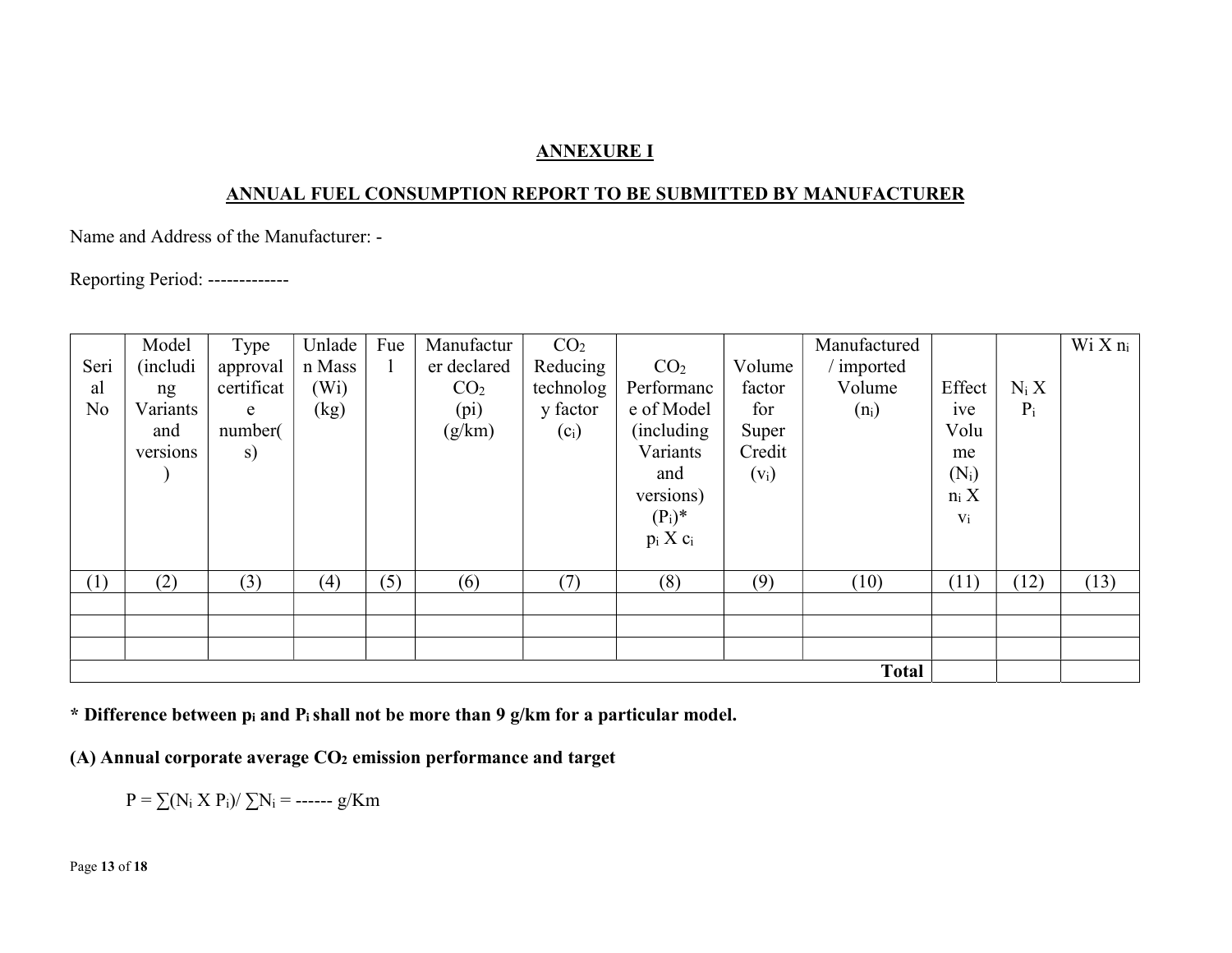$T = (a * (W-b) + c) * 23.7135$  (applicable as per clause 1.2) Where :

 $W = \sum (n_i X W_i) / \sum n_i$ 

Note : Wi (i.e. unladen mass in kg of a model i) is the heaviest mass of a type approved model and its variant(s) imported or in production for the reporting period.

For small volume manufacturers opting for alternate target, the target 'T' shall be calculated as given below:

| Reporting period    | Alternate annual corporate average $CO2$ in g/km<br>Target $(T)$ |  |
|---------------------|------------------------------------------------------------------|--|
| $2017 - 18$ onwards |                                                                  |  |
| 2022-23             | $P * 0.830$                                                      |  |

Dated:

Authorized Signatory of Vehicle Manufacturer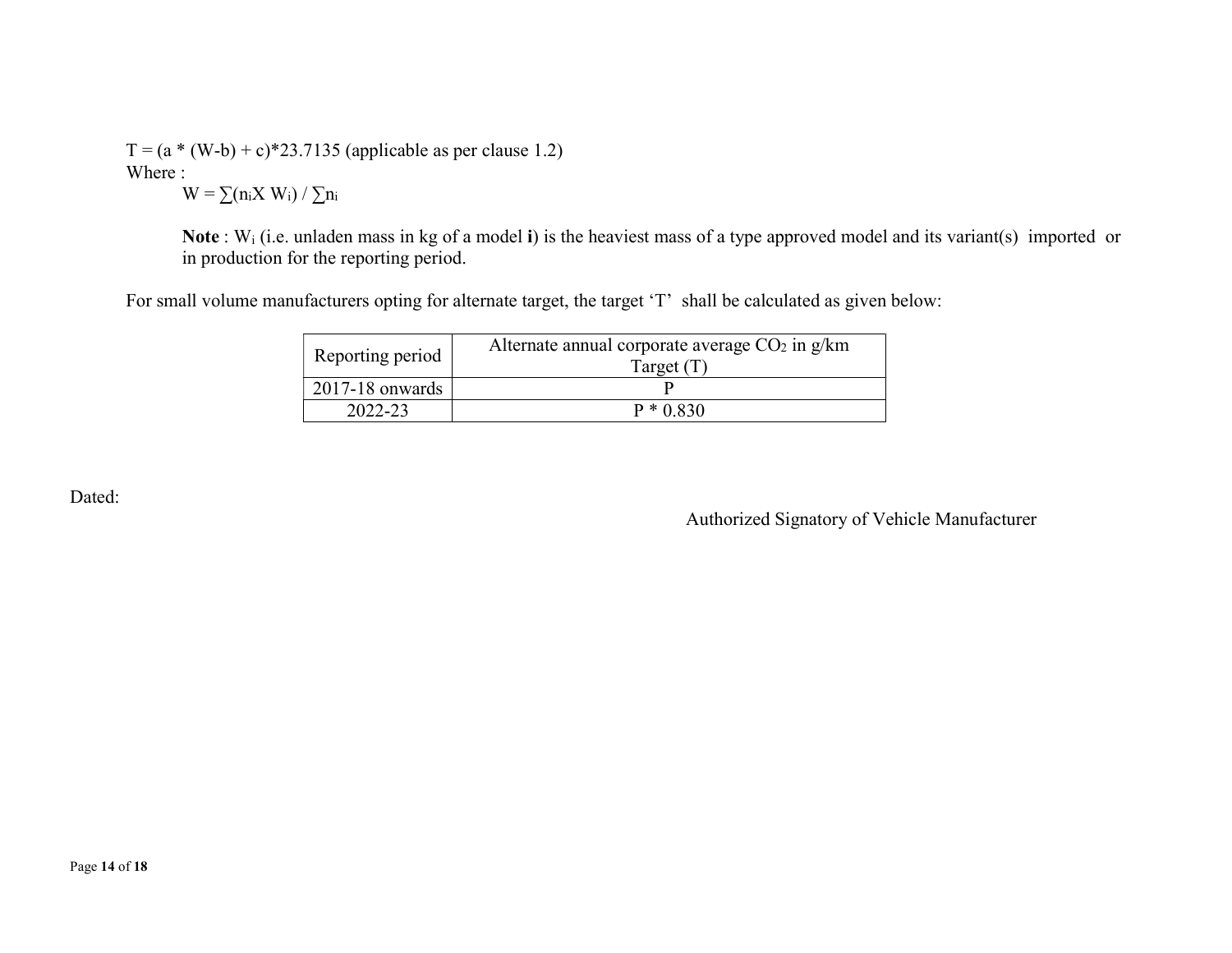## ANNEXURE II Manufacturer's Fuel consumption Passbook

Name and Address of the Manufacturer: -

Reporting period (sales year): -------------

| <b>Reporting</b><br>period | Corpora<br>te<br>average<br>CO <sub>2</sub><br>target<br>(T)<br>(g/km) | Corpor<br>ate<br>averag<br>e CO <sub>2</sub><br>perfor<br>mance<br>(P)<br>(g/km) | Manufactu<br>red $\sqrt{ }$<br>imported<br>volume for<br>the<br>reporting<br>period<br>$(\Sigma n_i)$ | CO <sub>2</sub><br><b>Credits</b><br>earned<br>$(T-P)^* \Sigma$<br>$n_i/10^6$<br>(t/km) | CO <sub>2</sub><br><b>Debits</b><br>$(P-T)^*$<br>$\Sigma$ n <sub>i</sub> /10 <sup>6</sup><br>(t/km) |
|----------------------------|------------------------------------------------------------------------|----------------------------------------------------------------------------------|-------------------------------------------------------------------------------------------------------|-----------------------------------------------------------------------------------------|-----------------------------------------------------------------------------------------------------|
| $\left(1\right)$           | (2)                                                                    | (3)                                                                              | $\left( 4\right)$                                                                                     | (5)                                                                                     | (6)                                                                                                 |
| 2017-2018                  |                                                                        |                                                                                  |                                                                                                       |                                                                                         |                                                                                                     |
| 2018-2019                  |                                                                        |                                                                                  |                                                                                                       |                                                                                         |                                                                                                     |
| 2019-2020                  |                                                                        |                                                                                  |                                                                                                       |                                                                                         |                                                                                                     |
| And so on                  |                                                                        |                                                                                  |                                                                                                       |                                                                                         |                                                                                                     |

Dated: -

Authorized Signatory of Vehicle Manufacturer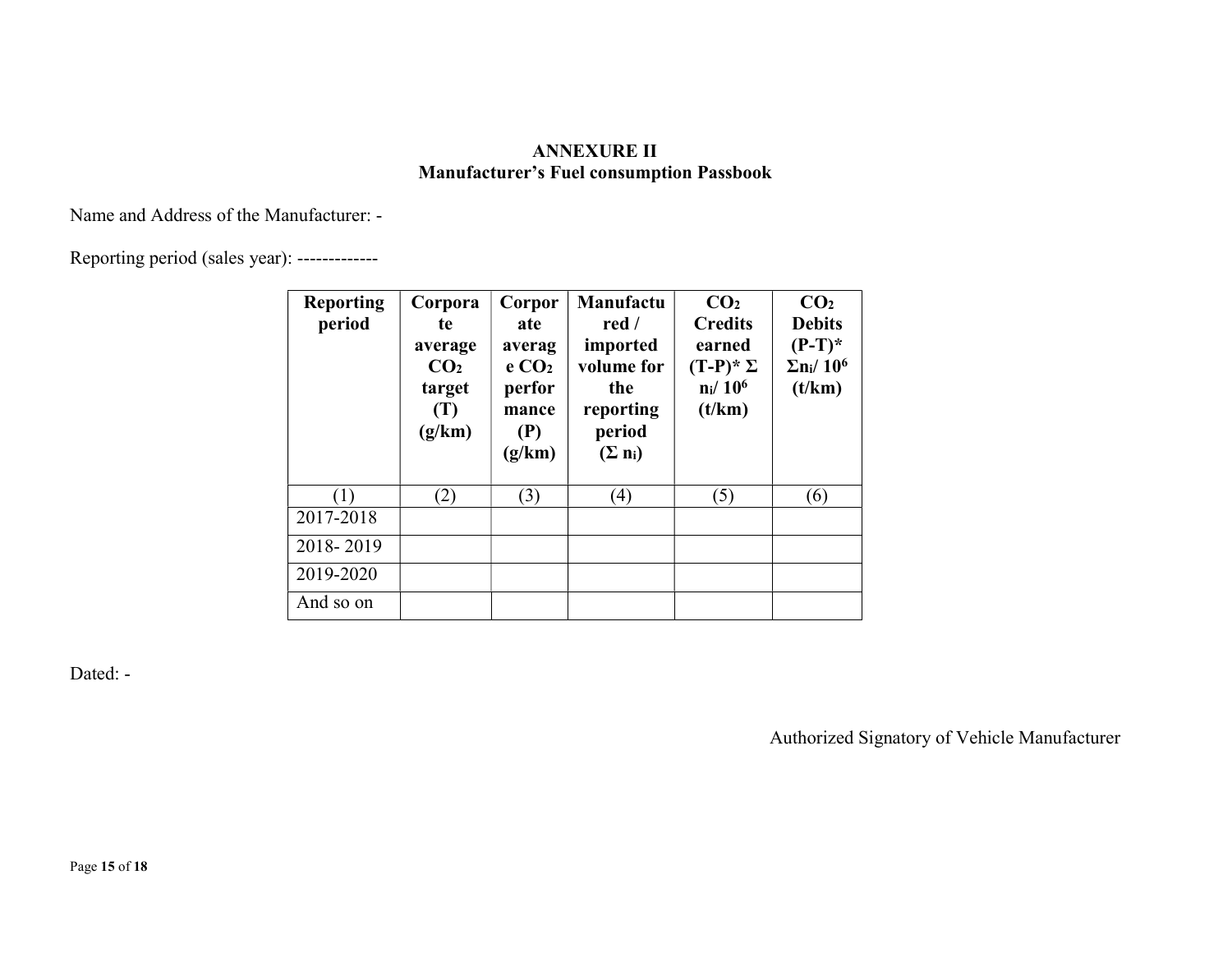#### ANNEXURE III

## Format of Compliance

## STATUS OF COMPLIANCE TO FUEL CONSUMPTION STANDARD

Based on the verification of the Annexure I/ II, submitted by the manufacturer/importer / corporate group / importers, M/s---------------------------------------, it is certified that the status of the Corporate Average Fuel Consumption for the fleet of vehicle models as given in the Annexure I as per the provisions of the Central Motor Vehicle Rules, 1989, under Rule 115 G, clause (2) ,for the reporting period starting from  $1^{st}$  April …… to  $31^{st}$  March ………, is as given below.

| <b>Reporting Period</b>   | Credits | Debits |
|---------------------------|---------|--------|
| $\cdot$ FV $^{-}$<br>(n)  |         |        |
| $FY$ (<br>$(n-1)$         |         |        |
| <b>FY</b><br>$(n-2)$      |         |        |
| FY(<br>$\bigcap$<br>$n-3$ |         |        |

Dated: -

Authorized Signatory ICAT, Manesar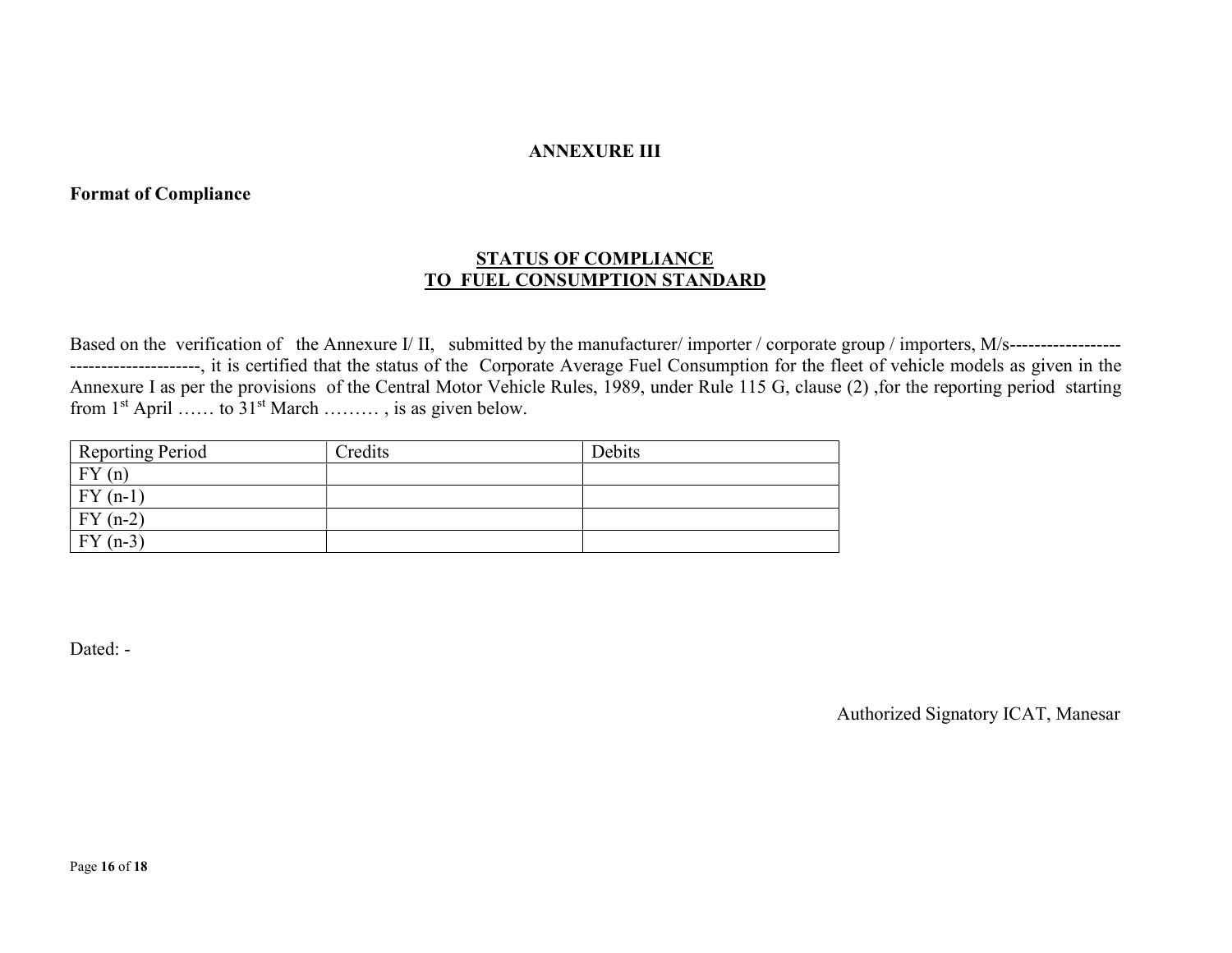## ANNEXURE IV

## ANNUAL FUEL CONSUMPTION COMPLIANCE REPORT

Reporting period

| Sr.            | <b>Manufact</b>                    | Annual            | <b>CAFCS</b>    | Manufacturer's       | <b>ACAFC</b>    | $+$ ve Credit / | <b>Manufacturers</b> |
|----------------|------------------------------------|-------------------|-----------------|----------------------|-----------------|-----------------|----------------------|
| N <sub>0</sub> | $\mathbf{u}$ rer $^{(\mathbf{a})}$ | corporate         | $(= P/23.7135)$ | annual corporate     | $(= T/23.7135)$ | -ve Debit       | Corporate            |
|                |                                    | average $CO2$ (in |                 | average $CO2$ (in    |                 |                 | Average $CO2$        |
|                |                                    | g/km              |                 | $g/km)$ target $(T)$ |                 |                 | Compliance           |
|                |                                    | performance (P)   |                 |                      |                 |                 | (Yes/No)             |
| (1)            | (2)                                | (3)               | (4)             | (5)                  | (6)             |                 | (8)                  |
|                | Mfr1                               |                   |                 |                      |                 |                 |                      |
| 2              | Mfr2                               |                   |                 |                      |                 |                 |                      |
|                | Mfr3                               |                   |                 |                      |                 |                 |                      |
|                | Mfr4                               |                   |                 |                      |                 |                 |                      |

Dated: -

Authorized Signatory ICAT, Manesar